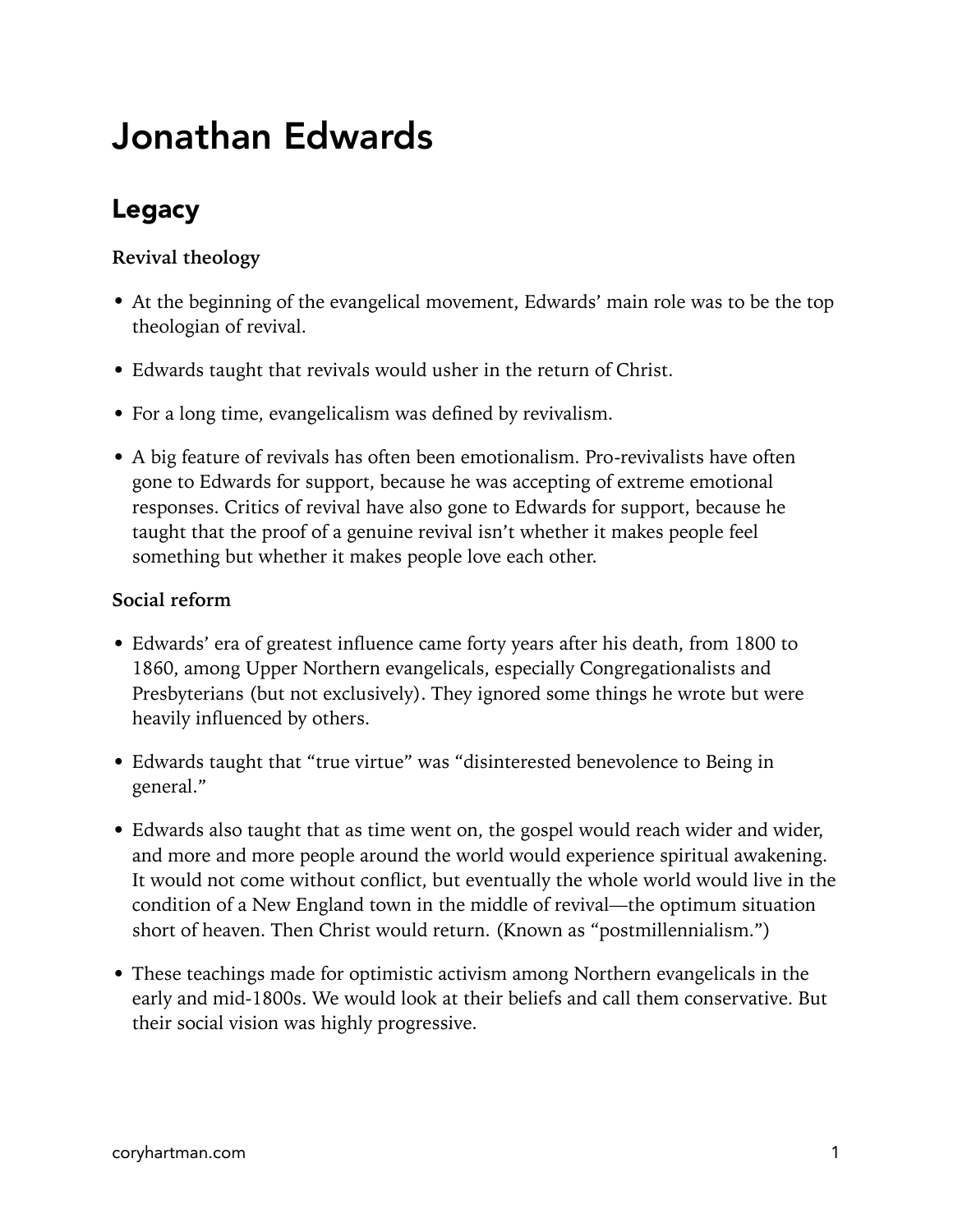#### **America's ambiguous place in God's plan**

- Puritans saw their settlement in New England as a modern version of Israel—God's covenant people.
- Edwards largely agreed. He also believed that America had a special role to play in God's unfolding plan of redemption.
- But Edwards didn't believe that because the English in America were God's covenanted people that they were therefore good; more that they were *bad*. He was most sensitive to how they fell short of their covenant responsibilities.
- The notion of American exceptionalism got a boost with the Revolution. But in the 19th century people in other parts of America were uncomfortable with the triumphalistic attitude that Upper Northerners often had about it. That changed with the Civil War when the Confederacy adopted it whole hog.
- Now many American Christians live with mixed feelings similar to Edwards'—on the one hand believing that America as a nation has a special relationship with God and a special role to play in God's plan, but on the other hand grieving how badly the nation falls short and expecting divine punishment as a result.

#### **The pastor as intellectual**

- Puritan pastors were the intellectual elite of their culture. Edwards is the ultimate example.
- Among Christians influenced by Edwards, the pastor was seen as most like a scholar. Later, in the 20th century, under the influence of Dwight L. Moody, the pastor was seen as most like a businessman (manager, entrepreneur, salesman). Even later or among others, the pastor was seen as most like a therapist or social worker.
- These different models still compete today. You can choose a seminary based on which model you favor. It's no accident that Gordon-Conwell Theological Seminary in New England sees Edwards as an unofficial patron saint.

#### **"Sinners in the Hands of an Angry God"**

- This sermon became part of literary anthologies and high school textbooks—often abridged.
- For many people it summed up the caricature of the Puritan as an angry, stern zealot for a sadistic, anti-human religion.